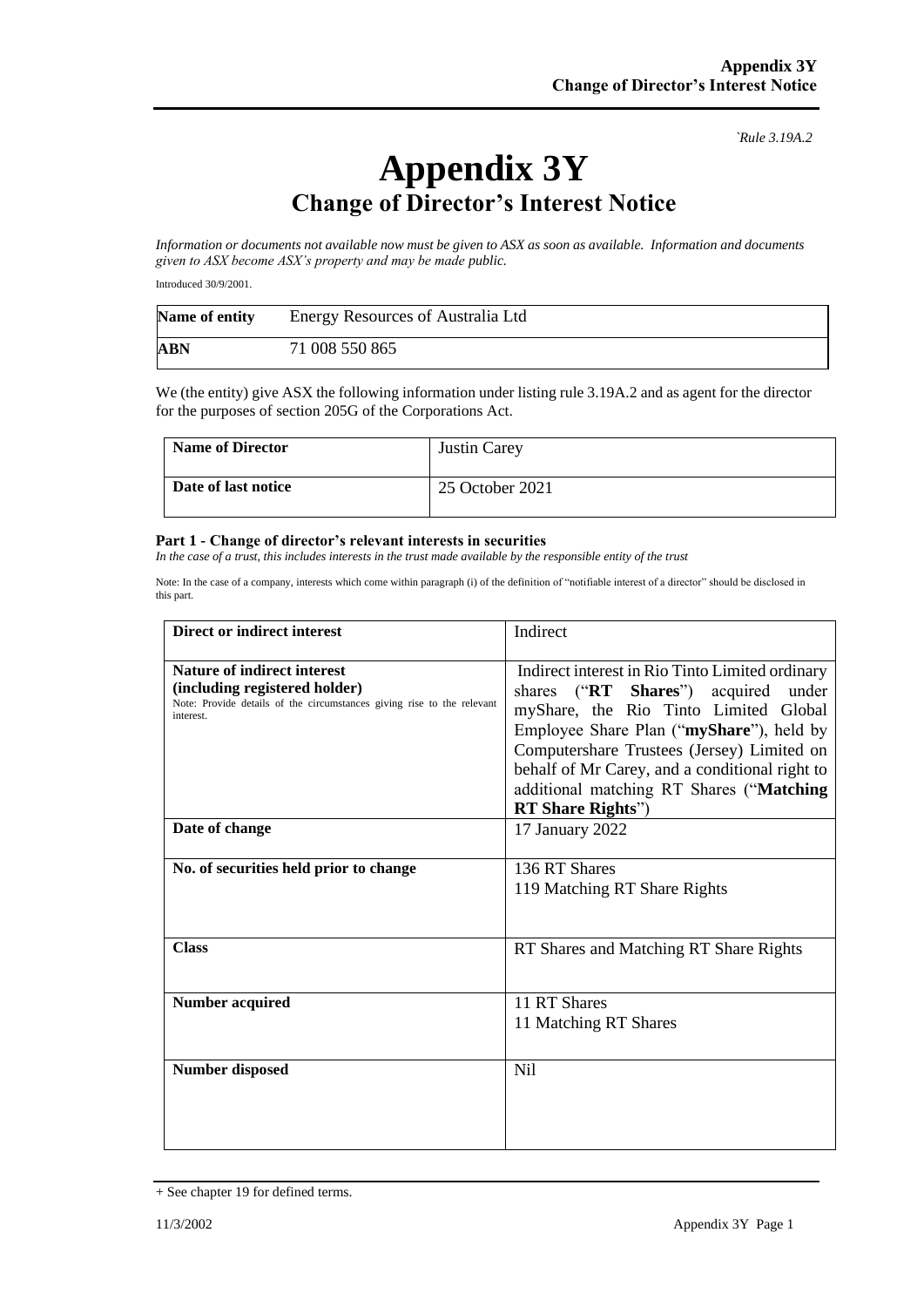| <b>Value/Consideration</b><br>Note: If consideration is non-cash, provide details and estimated valuation                                                               | Purchase of 11 RT Shares at \$109.80 per RT<br>Share under terms of myShare<br>Grant of 11 Matching RT Share Rights under<br>terms of myShare at nil cost |
|-------------------------------------------------------------------------------------------------------------------------------------------------------------------------|-----------------------------------------------------------------------------------------------------------------------------------------------------------|
| No. of securities held after change                                                                                                                                     | 147 RT Shares<br>130 Matching RT Share Rights                                                                                                             |
| Nature of change<br>Example: on-market trade, off-market trade, exercise of options, issue of<br>securities under dividend reinvestment plan, participation in buy-back | Acquisition of RT Shares under terms of<br>myShare<br>Grant of RT Share Rights under terms of<br>myShare                                                  |

## **Part 2 – Change of director's interests in contracts**

Note: In the case of a company, interests which come within paragraph (ii) of the definition of "notifiable interest of a director" should be disclosed in this part.

| <b>Detail of contract</b>                                                                                                                                                   | N/A |
|-----------------------------------------------------------------------------------------------------------------------------------------------------------------------------|-----|
| <b>Nature of interest</b>                                                                                                                                                   | N/A |
| Name of registered holder<br>(if issued securities)                                                                                                                         | N/A |
| Date of change                                                                                                                                                              | N/A |
| No. and class of securities to which<br>interest related prior to change<br>Note: Details are only required for a contract in relation<br>to which the interest has changed | N/A |
| <b>Interest acquired</b>                                                                                                                                                    | N/A |
| <b>Interest disposed</b>                                                                                                                                                    | N/A |
| <b>Value/Consideration</b><br>Note: If consideration is non-cash, provide details and an<br>estimated valuation                                                             | N/A |
| <b>Interest after change</b>                                                                                                                                                | N/A |

<sup>+</sup> See chapter 19 for defined terms.